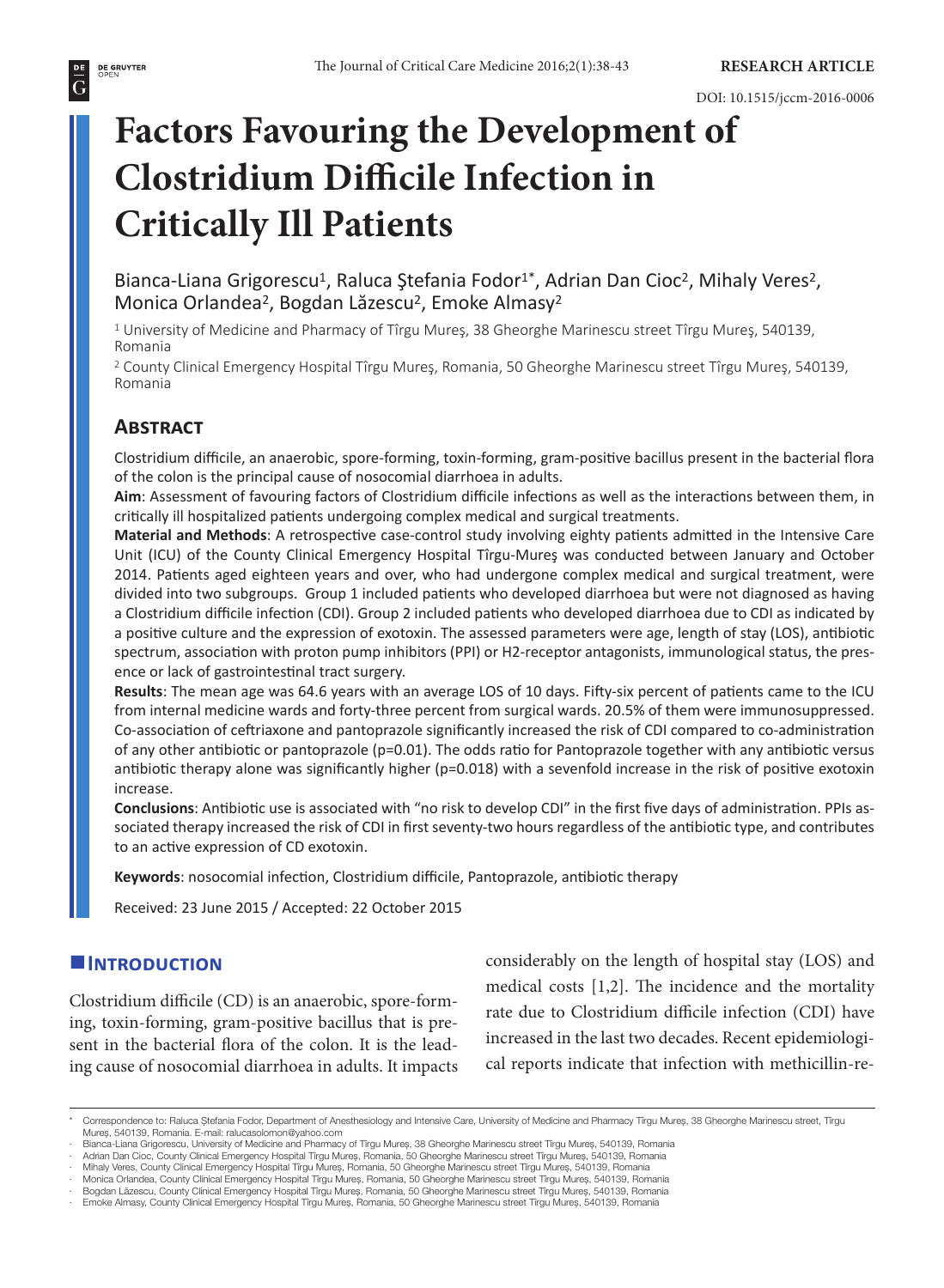sistant Staphylococcus aureus is replaced by CDI as the most common nosocomial infection [3,4]. The virulence of CD is due to the associated production of enterotoxin A and cytotoxin B, which are responsible for a range of clinical conditions including colonic and extracolonic manifestations ranging from asymptomatic carriage to toxic megacolon [3,5]. McDonald et al. [6] showed that a mutant hypervirulent strain, NAP1/ BI/027, produces more toxin A and toxin B in addition to the binary toxin then other strains. This finding could explain the increasing severity of CDI. Despite this hypervirulent strain of CD, several subpopulations are disproportionately affected due to presence or absence of one or more risk factors. The most important risk factors include male gender, age >65 years, recent antibiotic exposure, PPI use, and prolonged LOS. The presence of underlying conditions such as inflammatory bowel diseases, immunodeficiency, HIV, neoplastic diseases, gastrointestinal surgery, malnutrition, serum albumin levels < 2, 5 g/dL, diabetes mellitus and cystic fibrosis [7] also contribute to increased risk.

In the last two decades, the irrational and routine use of PPIs in ulcer prophylaxis is associated with an increased incidence of colonization by the commensals from the colon to the upper gastrointestinal tract. The gastric juice is bactericidal at a pH less than< 4.0 but is ineffective at a pH> 6.0. PPIs therapy elevates gastric pH and this is associated with an increased risk of a CD superinfection and diarrhoea [8].

The aim of our study is the assessment of etiopathogenic and favouring factors of CDI as well as the interactions between them, in hospitalized critically ill patients undergoing complex medical and surgical treatment. We hypothesized that PPIs treatment and length of therapy was not associated with CDI and we considered antibiotic therapy as a risk factor in CDI development.

#### **MATERIAL AND METHODS**

A retrospective case-control study was conducted on patients admitted in the Intensive Care Unit (ICU) of the County Clinical Emergency Hospital Tîrgu-Mureş, Romania between January and October 2014. Prior approval was obtained from the Ethics Committee of the University of Medicine and Pharmacy of Tîrgu-Mureş, Romania. Eighty patients aged eighteen years and over were admitted to the study. Inclusion criteria were set to be critical patients over the age of eighteen, admitted to the Intensive Care Clinic for a longer period then three days, all receiving single drug or multiple antibiotic therapies, all receiving stress ulcer prophylactic treatment and with no known CDI in their history. We set the three-day marker for length of stay (LOS) because hospital-acquired CDI requires a positive test result no earlier than three days into the admission [9]. All patients underwent complex medical treatment like mechanical ventilation, renal replacement therapy, coronary revascularisation, as well as complex surgical treatment, such as upper gastrointestinal tract surgery and colonic surgery. They were divided into two subgroups: Group 1 consisted of patients who developed diarrhoea without CDI and Group 2 consisted of patients who developed diarrhoea associated with CDI. All patients in the study had episodes of diarrhoea, and 77.5% of them received PPIs (pantoprazole or omeprazole). The remaining 22.5% received either Histamine-2 Receptor Antagonists  $(H_2RAs)$  as ranitidine or no acid suppression drug.

Parameters assessed were age, gender, LOS, antibiotic spectrum, proton pump inhibitors or  $H_2RAs$  therapy, immunological status, lack or presence of surgery on the gastrointestinal tract.

The presence of CDI was confirmed using a positive Clostridium difficile toxin assay and a positive culture from liquid stool obtained at least seventy-two hours after admission.

Statistical analysis included Chi-square  $(\chi^2)$  tests and logistic regression models. For normally distributed data mean and standard deviations were reported and for non-normally distributed data the median and interquartile range were given. Normality was tested using the Shapiro-Wilk test. The level of significance was set to 0.05. Logistic regression analysis was used to assess the risk factors for CDI. The data was analyzed using SPSS v.20 (2013 Chicago, USA).

#### **Results**

52.5% of patients were male and 47.5% female, with a mean age of 64.6 years (SD  $\pm$  15.4). 1.2% of patients developed one or two organ dysfunctions. Approximately 56% of patients came from medical wards, and 44% from surgical wards. 20.5% of all patients were undergoing immunosuppressive treatment or were immune compromised. The average LOS in the ICU was ten days and the risk to develop CDI was higher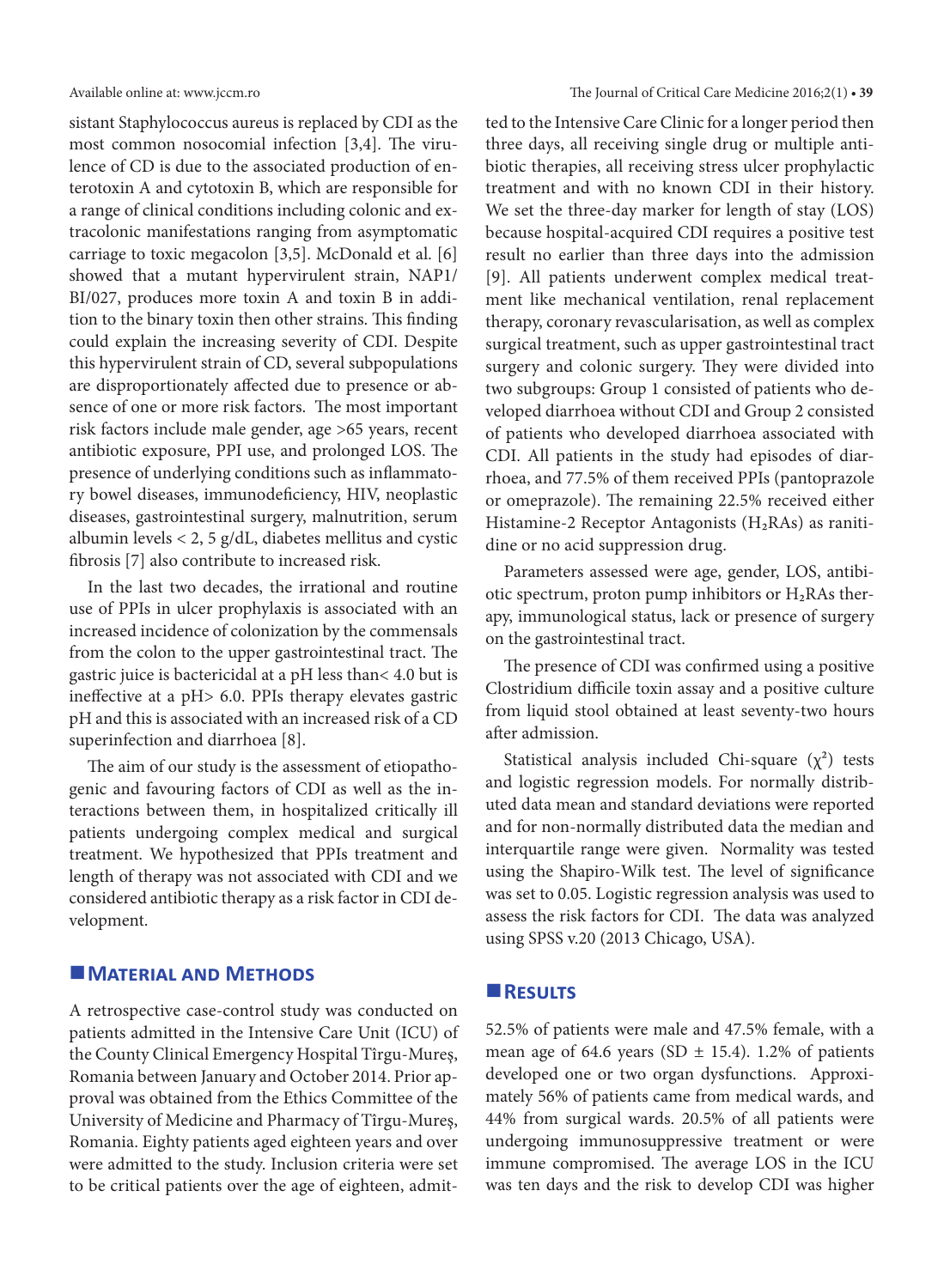

**Fig. 1. Logistic regression model for length of stay in patients with Clostridium difficile infection**

in the first ten days of hospitalization (p=0.0015) with increased risk of CDI in patients receiving early PPI therapy  $(p=0.001)$ .

The reported accuracy of the logistic model was 66.3%, with a mean probability of developing an infection of  $\sim 60\%$  in the first ten days (p=0.015) (Figure 1).

We summarized the antibiotic regimens and mean days of administration. The highest rate of administration was reported for ceftriaxone (37.4%), with a mean



**Fig. 2. Risk of patients with Ceftriaxone and PPI treatment in developing CDI**

administration time of 2.85 days until diarrhoea occurrence (Table 1).

Using the logistic regression model only ceftriaxone treatment accounted as a risk factor for developing CDI (p=0.007) (Figure 2). The danger of combined antibiotic and PPI therapy increased the risk of early Clostridium difficile infection during a hospital stay.

The risk of double therapy increases the risk of infection early in the administration period. Without PPIs

|               | <b>Frequency (patients)</b> | Percent (%) | <b>Mean Days (days)</b> | <b>Std.Dev (days)</b> |
|---------------|-----------------------------|-------------|-------------------------|-----------------------|
| Colistin      | $\overline{2}$              | 2.0         | 0.13                    | ±0.91                 |
| Vancomycin    | 3                           | 3.0         | 0.3                     | ±2                    |
| Linezolid     | $\mathbf 1$                 | 1.0         | 0.1                     | ±0.89                 |
| Cefoperazone  | 3                           | 3.0         | 0.23                    | ±1.14                 |
| Tazocin       | $\mathbf 1$                 | 1.0         | 0.05                    | ±0.447                |
| Metronidazole | 12                          | 12.1        | 0.91                    | ±2.26                 |
| Levofloxacin  | 2                           | 2.0         | 0.01                    | ±0.0001               |
| Amikacin      | $\mathbf{1}$                | 1.0         | 0.05                    | ±0.447                |
| Teicoplanin   | $\overline{4}$              | 4.0         | 0.35                    | ±1.592                |
| Meropenem     | 15                          | 15.2        | 1.3                     | ±3.22                 |
| Imipenem      | 5                           | 5.1         | 0.23                    | ±1.27                 |
| Ceftriaxone   | 37                          | 37.4        | 2.85                    | ±4.13                 |
| Cefuroxime    | $\overline{2}$              | 2.0         | 0.16                    | ±1.04                 |
| Ciprofloxacin | 11                          | 11.1        | 0.85                    | ±2.48                 |

#### **Table 1. Antibiotic summary**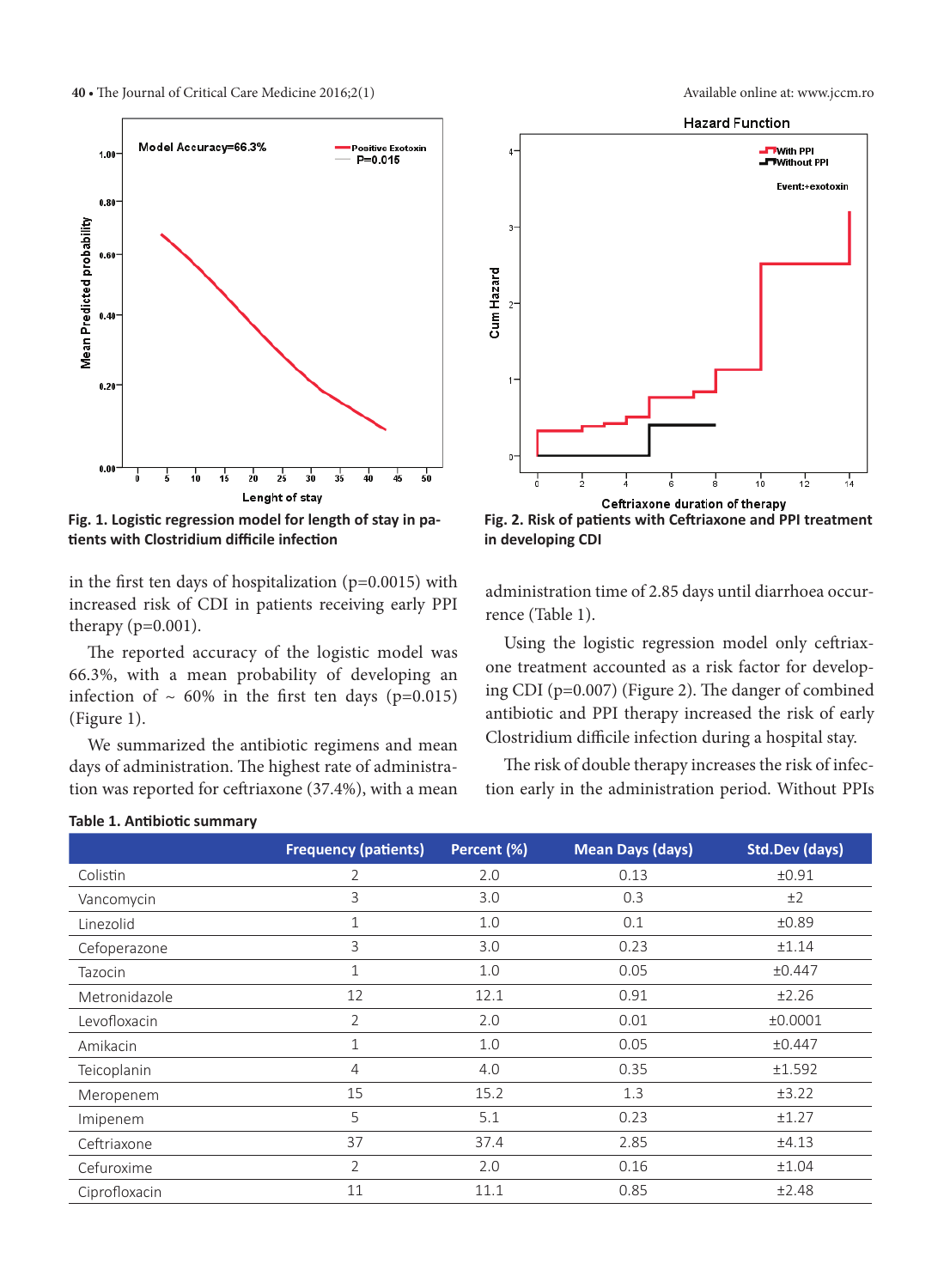co-administration, the risk of infection solely due to ceftriaxone is 0 for approximately five days. Therefore, the risk of infection is attributable to PPI administration (Figure 3).

The odds ratio for ceftriaxone-pantoprazole treatment regarding infection was 3.5 ( $p=0.01$ ,  $\chi^2$  test) when the outcome was positive exotoxin and 4.9 (p=0.002,  $\chi^2$ ) test) when the outcome was positive stool culture (Figure 4).

There was a significant difference when antibiotic type was compared.

The odds ratio for developing an infection in patients who received pantoprazole was 7.35 (p=0.0001,  $\chi^2$  test) when the outcome was positive exotoxin and 8.8 (p<0.0001,  $\chi^2$  test) when the outcome was positive stool culture.

The odds ratio for developing an infection with PPI administration was 11.3 ( $p=0.000021$ ,  $\chi^2$  test) when the a positive stool culture was obtained, and 11.2 when there was a positive exotoxin expression. (p=0.00002,  $\chi^2$  test) (Figure 5).

There was no risk of infection associated with LOS in patients not receiving PPIs but increased with LOS in patients receiving these drugs (Figure 6).

Only the PPIs therapy and LOS were associated with a risk of infection.

### **Discussion**

The aim of this study was the assessment of etiopathogenic and favouring factors of CDI as well as the interactions between them, in hospitalized patients. We started from the premise that PPIs treatment and length of therapy is not associated with CDI. We considered antibiotic therapy as a risk factor in CDI development. The results of the study refute the null hypothesis.

CDI is defined as laboratory confirmation of a positive Clostridium difficile toxin assay and a positive culture from liquid stool obtained at least seventy-two hours after admission, because hospital-acquired CDI requires a positive test result no earlier than three days into the admission [9].

CD is well known to be a primary cause of hospital-acquired colitis in patients receiving antibiotics, immunosuppressives, PPIs or chemotherapy [5]. The increased severity and incidence of CDI are due to the selection of a much more virulent strain of bacteria, NAP1/B1/027, with toxin A and B hyperproduction due to one tcdC gene deletion [10].

The physiopathological mechanisms are related to three evolutionary stages: 1. The alteration of intestinal microbiota following anti-biotherapy. 2. Bowel infection and colonization with a virulent toxin-producing strain of CD. 3. The transformation from spore to vegetative form in the intestine, with the release of toxin A (enterotoxin) and B (cytotoxic) [10,11].



**Fig. 3. Chi-square test for patients who received Ceftriaxone and Pantoprazole** 



**Fig. 4. Chi-square test of patients who received antibiotic and Pantoprazole**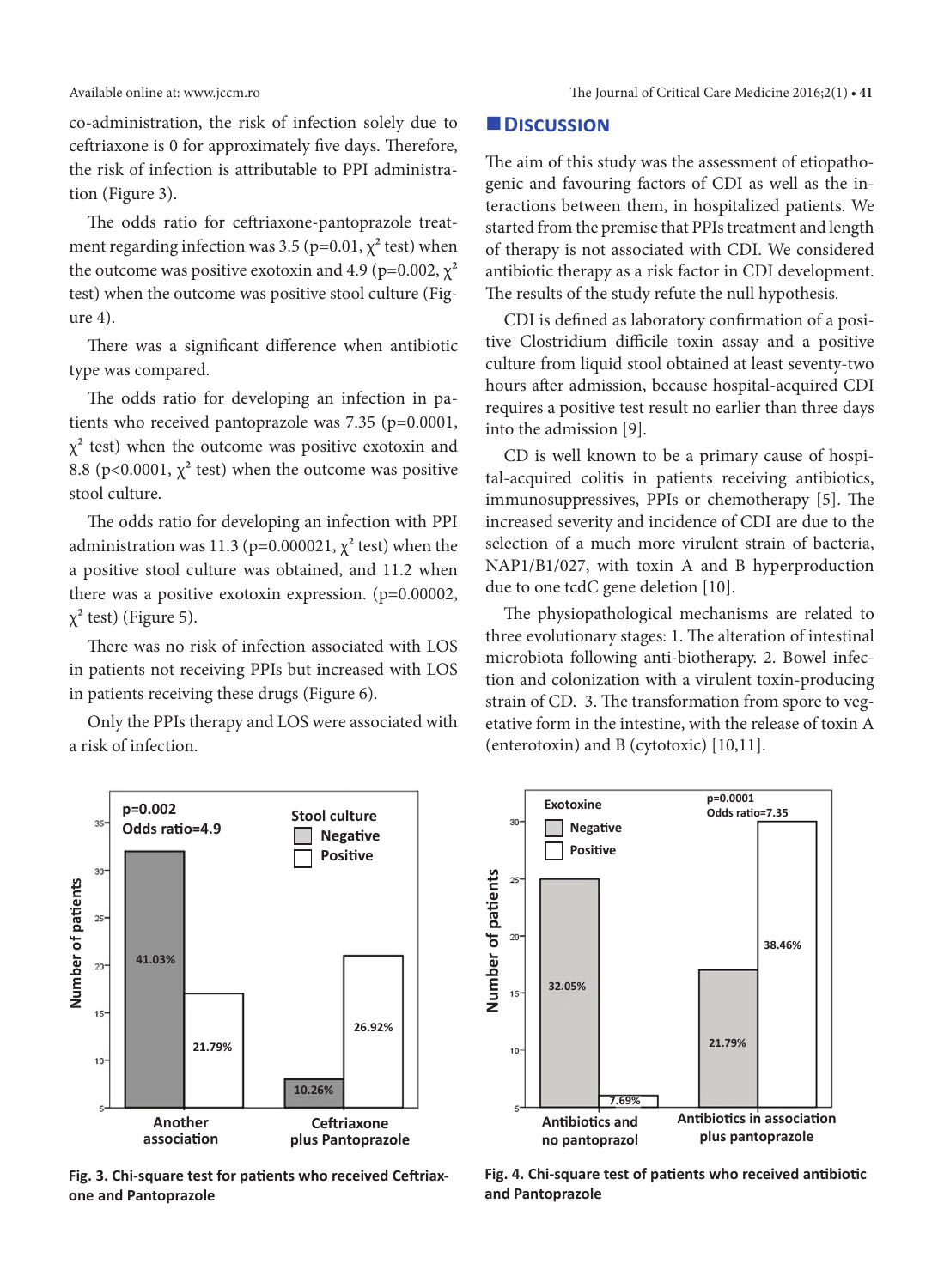

**Fig. 5. Chi-square test for patients with PPI treatment and C.Difficile infection**

A function of the intestinal microflora is colonization resistance. The host's susceptibility to pathogens increases when this protective barrier is disrupted by antibiotics, medical or surgical treatment. [12]. It is the primary mechanism implicated in the occurrence of infectious diarrhoea and particularly in the development of CDI. In this study, the elevated patients number who underwent gastrointestinal surgery prior CDI could be explained by this evidence. Antibiotherapy alters normal gastrointestinal flora, facilitating the colonization and proliferation of CD. Clindamycin, fluoroquinolones, cephalosporins and β-lactam have been shown to be the antibiotics most often linked to CDI [1].

For assessment of long-term antibiotic therapy as a risk factor in CDI development, we use a model of logistic regression, with an overall percentage of 75%. The variable is considered the positive result for Clostridium difficile exotoxin. The model accuracy was 75%, and it did not discriminate whether the patients were receiving associated PPIs therapy or not.

The present study results indicate that ceftriaxone is most often associated with CDI, while carbapenems, metronidazole, and fluoroquinolones are also connected. We suggest that ceftriaxone administration is associated with Clostridium difficile infection. To see if PPIs associated therapy is involved in the development of CDI, we investigate the risk of combined antibiotic and PPI therapy. The combined antibiotic and PPI therapy is associated with CDI, increasing the risk of



**Fig. 6. Risk of patients with PPI treatment during the ICU stay**

infection early in the administration period. This risk is minimal for the sole administration of ceftriaxone in the first five days. Therefore, the risk of infection is attributable to PPIs administration.

Pepin et al. [13] recommended a judicious use of antimicrobial agents in control of nosocomial CDI: sparing use of fluoroquinolones, substitution of intermediate-risk antibiotics with aminoglycosides when feasible and administration of trimethoprim-sulfamethoxazole to patients with urinary tract infections caused by a susceptible pathogen.

Gastric acidity is a major defence system against ingested pathogens. Elevated gastric pH secondary to PPIs administration is associated with infectious diarrhoea, including salmonellosis, campylobacteriosis, and cholera [14, 15]. CD spores are acid resistant while vegetative forms are susceptible to acidity. Any decreases in gastric acidity may facilitate conversion from spore to vegetative forms of CD in the upper gastrointestinal tract. Moreover, PPIs administration results in the impairment of leukocyte and other immune responses and antimicrobial properties [16]. Other mechanisms implied in CDI may be a PPI-induced increased gastrin-mediated effect on the colonic mucosa [17], an effect on immune function [18], or effects on the organism's toxin production [19]. The stronger acid suppression of PPIs enhances the risk of infections. This feature is less expressed in  $H_2RA$  activity, and also limits the reperfusion injury in animal models, possibly by